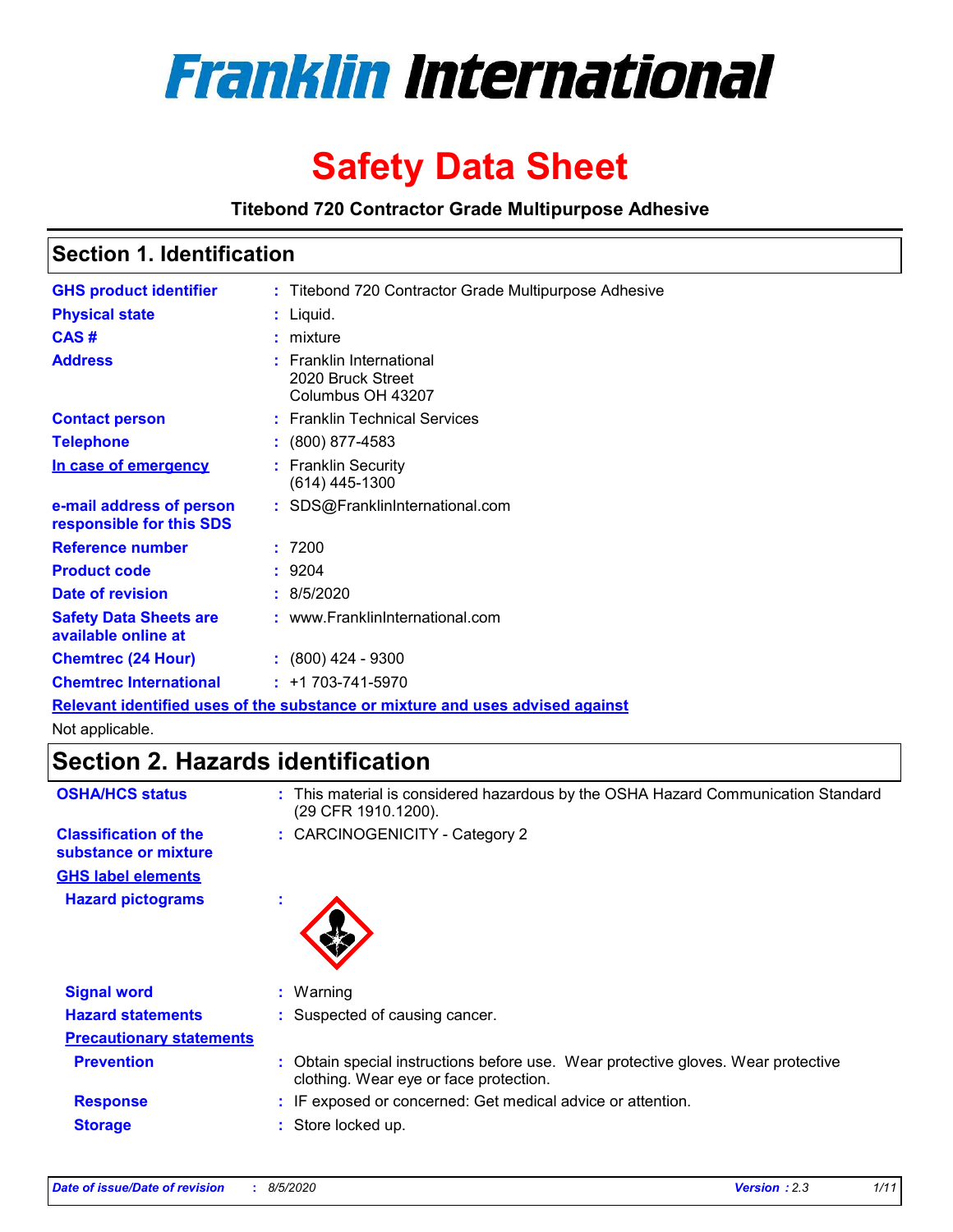### **Section 2. Hazards identification**

**Disposal :** Dispose of contents and container in accordance with all local, regional, national and international regulations.

#### **Hazards not otherwise classified**

### **Section 3. Composition/information on ingredients**

**:** None known.

| <b>Substance/mixture</b> | : Mixture |  |
|--------------------------|-----------|--|
|                          |           |  |

| <b>Ingredient name</b> |      | <b>CAS number</b> |
|------------------------|------|-------------------|
| vinyl acetate          | .0.3 | 108-05-4          |

Any concentration shown as a range is to protect confidentiality or is due to batch variation.

**There are no additional ingredients present which, within the current knowledge of the supplier and in the concentrations applicable, are classified as hazardous to health or the environment and hence require reporting in this section.**

**Occupational exposure limits, if available, are listed in Section 8.**

### **Section 4. First aid measures**

| <b>Description of necessary first aid measures</b> |                                                                                                                                                                                                                                                                                                                                                                                                                                                                                                                                                                                                                                                                                                                                                                           |  |
|----------------------------------------------------|---------------------------------------------------------------------------------------------------------------------------------------------------------------------------------------------------------------------------------------------------------------------------------------------------------------------------------------------------------------------------------------------------------------------------------------------------------------------------------------------------------------------------------------------------------------------------------------------------------------------------------------------------------------------------------------------------------------------------------------------------------------------------|--|
| <b>Eye contact</b>                                 | : Immediately flush eyes with plenty of water, occasionally lifting the upper and lower<br>eyelids. Check for and remove any contact lenses. Continue to rinse for at least 10<br>minutes. Get medical attention.                                                                                                                                                                                                                                                                                                                                                                                                                                                                                                                                                         |  |
| <b>Inhalation</b>                                  | : Remove victim to fresh air and keep at rest in a position comfortable for breathing. If<br>not breathing, if breathing is irregular or if respiratory arrest occurs, provide artificial<br>respiration or oxygen by trained personnel. It may be dangerous to the person providing<br>aid to give mouth-to-mouth resuscitation. Get medical attention. If unconscious, place<br>in recovery position and get medical attention immediately. Maintain an open airway.<br>Loosen tight clothing such as a collar, tie, belt or waistband.                                                                                                                                                                                                                                 |  |
| <b>Skin contact</b>                                | : Flush contaminated skin with plenty of water. Remove contaminated clothing and<br>shoes. Continue to rinse for at least 10 minutes. Get medical attention. Wash clothing<br>before reuse. Clean shoes thoroughly before reuse.                                                                                                                                                                                                                                                                                                                                                                                                                                                                                                                                          |  |
| <b>Ingestion</b>                                   | : Wash out mouth with water. Remove dentures if any. Remove victim to fresh air and<br>keep at rest in a position comfortable for breathing. If material has been swallowed and<br>the exposed person is conscious, give small quantities of water to drink. Stop if the<br>exposed person feels sick as vomiting may be dangerous. Do not induce vomiting<br>unless directed to do so by medical personnel. If vomiting occurs, the head should be<br>kept low so that vomit does not enter the lungs. Get medical attention. Never give<br>anything by mouth to an unconscious person. If unconscious, place in recovery position<br>and get medical attention immediately. Maintain an open airway. Loosen tight clothing<br>such as a collar, tie, belt or waistband. |  |
| Most important symptoms/effects, acute and delayed |                                                                                                                                                                                                                                                                                                                                                                                                                                                                                                                                                                                                                                                                                                                                                                           |  |
| <b>Potential acute health effects</b>              |                                                                                                                                                                                                                                                                                                                                                                                                                                                                                                                                                                                                                                                                                                                                                                           |  |
| <b>Eye contact</b>                                 | : This product may irritate eyes upon contact.                                                                                                                                                                                                                                                                                                                                                                                                                                                                                                                                                                                                                                                                                                                            |  |
| <b>Inhalation</b>                                  | : No known significant effects or critical hazards.                                                                                                                                                                                                                                                                                                                                                                                                                                                                                                                                                                                                                                                                                                                       |  |
| <b>Skin contact</b>                                | : No known significant effects or critical hazards.                                                                                                                                                                                                                                                                                                                                                                                                                                                                                                                                                                                                                                                                                                                       |  |
| <b>Ingestion</b>                                   | : No known significant effects or critical hazards.                                                                                                                                                                                                                                                                                                                                                                                                                                                                                                                                                                                                                                                                                                                       |  |
| <b>Over-exposure signs/symptoms</b>                |                                                                                                                                                                                                                                                                                                                                                                                                                                                                                                                                                                                                                                                                                                                                                                           |  |
| <b>Eye contact</b>                                 | : No specific data.                                                                                                                                                                                                                                                                                                                                                                                                                                                                                                                                                                                                                                                                                                                                                       |  |
| <b>Inhalation</b>                                  | : No specific data.                                                                                                                                                                                                                                                                                                                                                                                                                                                                                                                                                                                                                                                                                                                                                       |  |
| <b>Skin contact</b>                                | : No specific data.                                                                                                                                                                                                                                                                                                                                                                                                                                                                                                                                                                                                                                                                                                                                                       |  |
| <b>Ingestion</b>                                   | : No specific data.                                                                                                                                                                                                                                                                                                                                                                                                                                                                                                                                                                                                                                                                                                                                                       |  |
|                                                    | <u>Indication of immediate medical attention and special treatment needed, if necessary</u>                                                                                                                                                                                                                                                                                                                                                                                                                                                                                                                                                                                                                                                                               |  |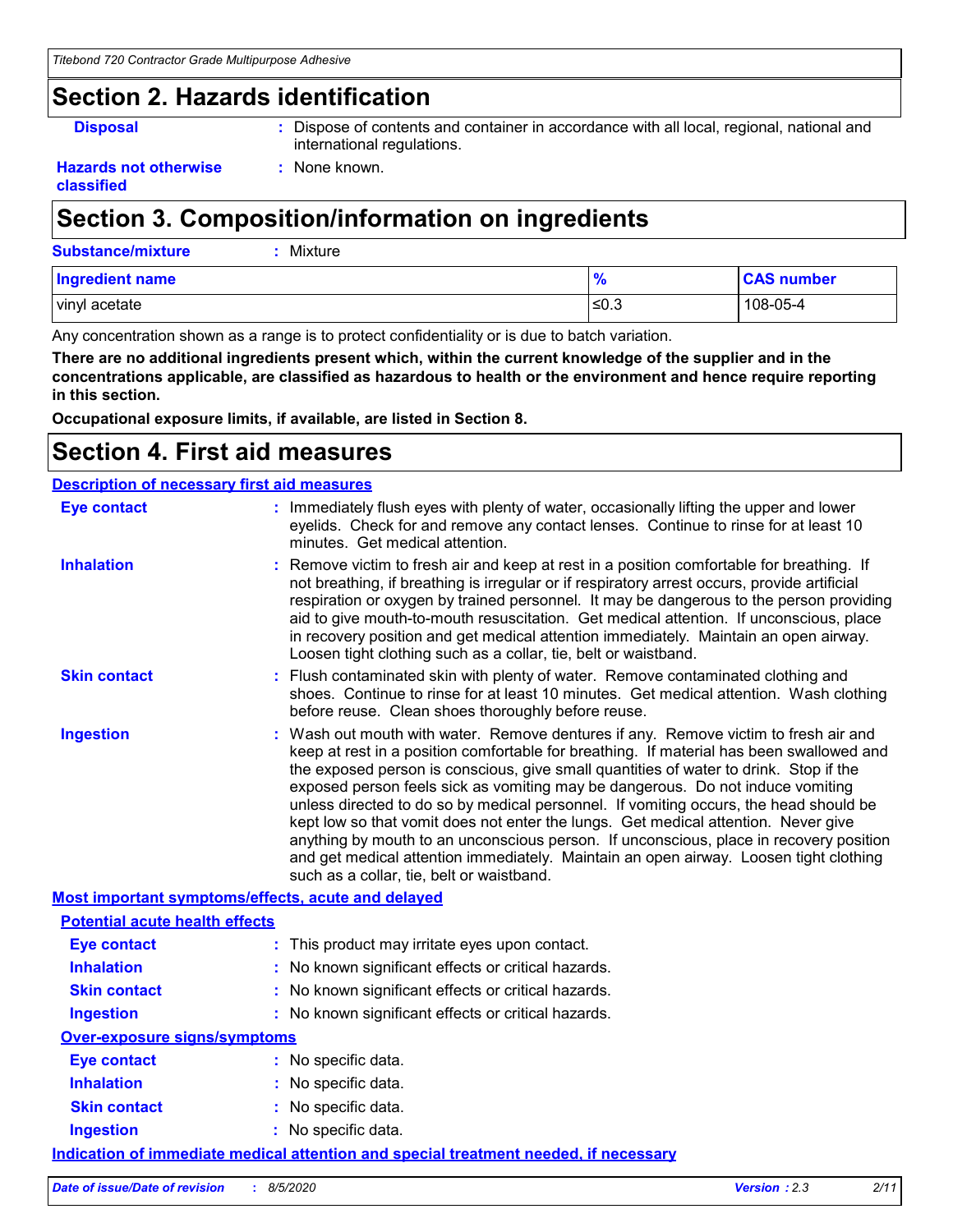### **Section 4. First aid measures**

| <b>Notes to physician</b>         | : Treat symptomatically. Contact poison treatment specialist immediately if large<br>quantities have been ingested or inhaled.                                                |
|-----------------------------------|-------------------------------------------------------------------------------------------------------------------------------------------------------------------------------|
| <b>Specific treatments</b>        | : No specific treatment.                                                                                                                                                      |
| <b>Protection of first-aiders</b> | : No action shall be taken involving any personal risk or without suitable training. It may<br>be dangerous to the person providing aid to give mouth-to-mouth resuscitation. |

**See toxicological information (Section 11)**

### **Section 5. Fire-fighting measures**

| <b>Extinguishing media</b>                               |                                                                                                                                                                                                   |
|----------------------------------------------------------|---------------------------------------------------------------------------------------------------------------------------------------------------------------------------------------------------|
| <b>Suitable extinguishing</b><br>media                   | : Use an extinguishing agent suitable for the surrounding fire.                                                                                                                                   |
| <b>Unsuitable extinguishing</b><br>media                 | : None known.                                                                                                                                                                                     |
| <b>Specific hazards arising</b><br>from the chemical     | : In a fire or if heated, a pressure increase will occur and the container may burst.                                                                                                             |
| <b>Hazardous thermal</b><br>decomposition products       | Decomposition products may include the following materials:<br>carbon dioxide<br>carbon monoxide                                                                                                  |
| <b>Special protective actions</b><br>for fire-fighters   | Promptly isolate the scene by removing all persons from the vicinity of the incident if<br>there is a fire. No action shall be taken involving any personal risk or without suitable<br>training. |
| <b>Special protective</b><br>equipment for fire-fighters | Fire-fighters should wear appropriate protective equipment and self-contained breathing<br>apparatus (SCBA) with a full face-piece operated in positive pressure mode.                            |

### **Section 6. Accidental release measures**

|                          | <b>Personal precautions, protective equipment and emergency procedures</b>                                                                                                                                                                                                                                                                                                                                                                                                                                                                                                                                                                                                                                 |
|--------------------------|------------------------------------------------------------------------------------------------------------------------------------------------------------------------------------------------------------------------------------------------------------------------------------------------------------------------------------------------------------------------------------------------------------------------------------------------------------------------------------------------------------------------------------------------------------------------------------------------------------------------------------------------------------------------------------------------------------|
|                          | : No action shall be taken involving any personal risk or without suitable training.<br>Evacuate surrounding areas. Keep unnecessary and unprotected personnel from<br>entering. Do not touch or walk through spilled material. Avoid breathing vapor or mist.<br>Provide adequate ventilation. Wear appropriate respirator when ventilation is<br>inadequate. Put on appropriate personal protective equipment.                                                                                                                                                                                                                                                                                           |
| For emergency responders | If specialized clothing is required to deal with the spillage, take note of any information in<br>Section 8 on suitable and unsuitable materials. See also the information in "For non-<br>emergency personnel".                                                                                                                                                                                                                                                                                                                                                                                                                                                                                           |
|                          | : Avoid dispersal of spilled material and runoff and contact with soil, waterways, drains<br>and sewers. Inform the relevant authorities if the product has caused environmental<br>pollution (sewers, waterways, soil or air).                                                                                                                                                                                                                                                                                                                                                                                                                                                                            |
|                          | <b>Methods and materials for containment and cleaning up</b>                                                                                                                                                                                                                                                                                                                                                                                                                                                                                                                                                                                                                                               |
|                          | : Stop leak if without risk. Move containers from spill area. Dilute with water and mop up<br>if water-soluble. Alternatively, or if water-insoluble, absorb with an inert dry material and<br>place in an appropriate waste disposal container. Dispose of via a licensed waste<br>disposal contractor.                                                                                                                                                                                                                                                                                                                                                                                                   |
|                          | Stop leak if without risk. Move containers from spill area. Approach release from<br>upwind. Prevent entry into sewers, water courses, basements or confined areas. Wash<br>spillages into an effluent treatment plant or proceed as follows. Contain and collect<br>spillage with non-combustible, absorbent material e.g. sand, earth, vermiculite or<br>diatomaceous earth and place in container for disposal according to local regulations<br>(see Section 13). Dispose of via a licensed waste disposal contractor. Contaminated<br>absorbent material may pose the same hazard as the spilled product. Note: see<br>Section 1 for emergency contact information and Section 13 for waste disposal. |
|                          | ÷.                                                                                                                                                                                                                                                                                                                                                                                                                                                                                                                                                                                                                                                                                                         |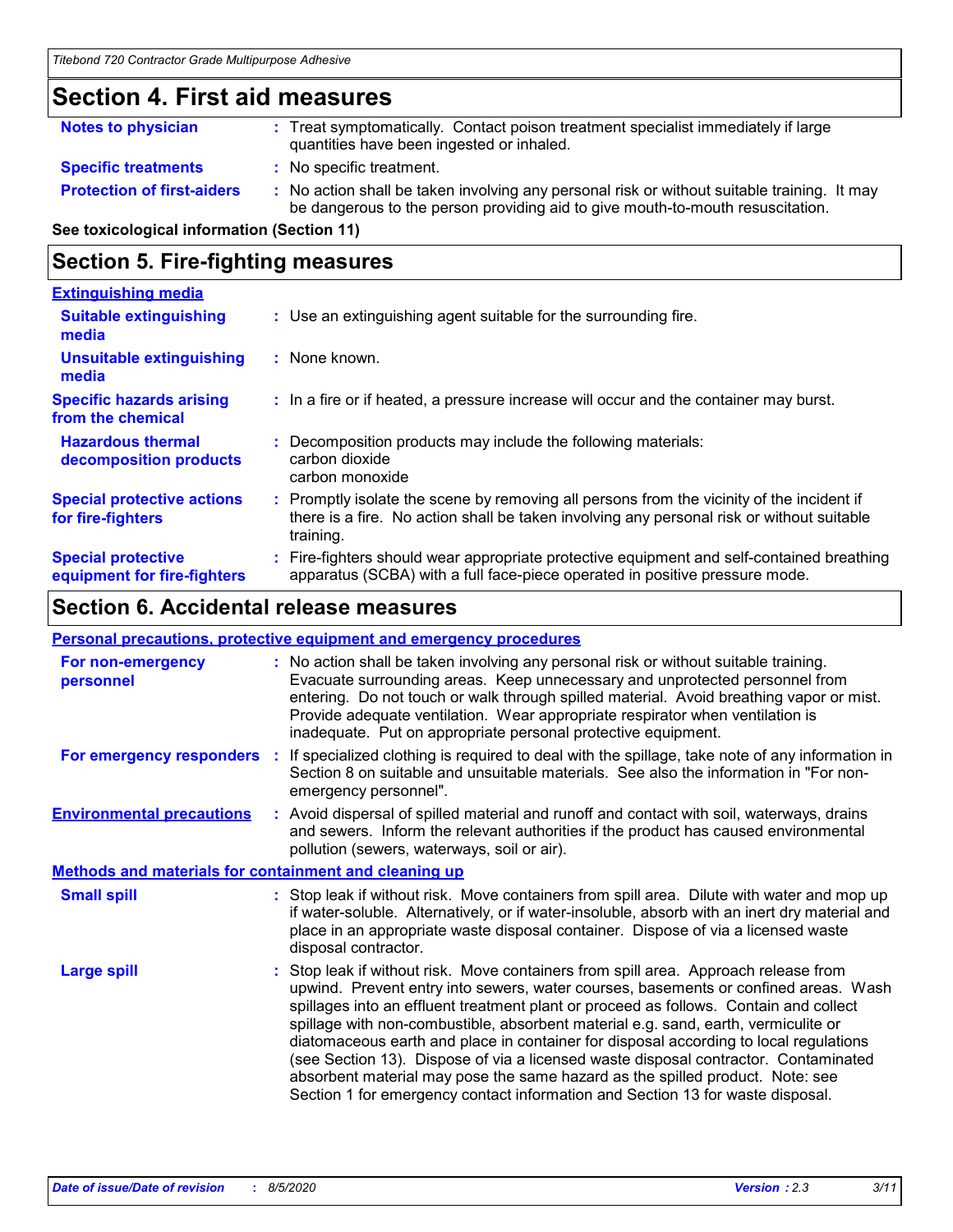### **Section 7. Handling and storage**

#### **Advice on general occupational hygiene Conditions for safe storage, including any incompatibilities** Eating, drinking and smoking should be prohibited in areas where this material is **:** handled, stored and processed. Workers should wash hands and face before eating, drinking and smoking. Remove contaminated clothing and protective equipment before entering eating areas. See also Section 8 for additional information on hygiene measures. Store between the following temperatures: 10 to 32.222°C (50 to 90°F). Store in **:** accordance with local regulations. Store in original container protected from direct sunlight in a dry, cool and well-ventilated area, away from incompatible materials (see Section 10) and food and drink. Store locked up. Keep container tightly closed and sealed until ready for use. Containers that have been opened must be carefully resealed and kept upright to prevent leakage. Do not store in unlabeled containers. Use appropriate containment to avoid environmental contamination. See Section 10 for incompatible materials before handling or use. **Protective measures** : Put on appropriate personal protective equipment (see Section 8). Avoid exposure obtain special instructions before use. Do not handle until all safety precautions have been read and understood. Do not get in eyes or on skin or clothing. Do not ingest. Avoid breathing vapor or mist. If during normal use the material presents a respiratory hazard, use only with adequate ventilation or wear appropriate respirator. Keep in the original container or an approved alternative made from a compatible material, kept tightly closed when not in use. Empty containers retain product residue and can be hazardous. Do not reuse container. **Precautions for safe handling**

### **Section 8. Exposure controls/personal protection**

### **Control parameters**

#### **Occupational exposure limits**

| <b>Ingredient name</b>                            |  | <b>Exposure limits</b>                                                                                                                                                                                                                                                                                                                                                                                                                                           |  |
|---------------------------------------------------|--|------------------------------------------------------------------------------------------------------------------------------------------------------------------------------------------------------------------------------------------------------------------------------------------------------------------------------------------------------------------------------------------------------------------------------------------------------------------|--|
| vinyl acetate                                     |  | ACGIH TLV (United States, 3/2019).<br>TWA: 10 ppm 8 hours.<br>TWA: 35 mg/m <sup>3</sup> 8 hours.<br>STEL: 15 ppm 15 minutes.<br>STEL: 53 mg/m <sup>3</sup> 15 minutes.<br>OSHA PEL 1989 (United States, 3/1989).<br>TWA: 10 ppm 8 hours.<br>TWA: 30 mg/m <sup>3</sup> 8 hours.<br>STEL: 20 ppm 15 minutes.<br>STEL: 60 mg/m <sup>3</sup> 15 minutes.<br>NIOSH REL (United States, 10/2016).<br>CEIL: 4 ppm 15 minutes.<br>CEIL: 15 mg/m <sup>3</sup> 15 minutes. |  |
| <b>Appropriate engineering</b><br><b>controls</b> |  | If user operations generate dust, fumes, gas, vapor or mist, use process enclosures,<br>local exhaust ventilation or other engineering controls to keep worker exposure to<br>airborne contaminants below any recommended or statutory limits.                                                                                                                                                                                                                   |  |
| <b>Environmental exposure</b><br><b>controls</b>  |  | : Emissions from ventilation or work process equipment should be checked to ensure<br>they comply with the requirements of environmental protection legislation. In some<br>cases, fume scrubbers, filters or engineering modifications to the process equipment<br>will be necessary to reduce emissions to acceptable levels.                                                                                                                                  |  |
| <b>Individual protection measures</b>             |  |                                                                                                                                                                                                                                                                                                                                                                                                                                                                  |  |
| <b>Hygiene measures</b>                           |  | : Wash hands, forearms and face thoroughly after handling chemical products, before<br>eating, smoking and using the lavatory and at the end of the working period.<br>Appropriate techniques should be used to remove potentially contaminated clothing.<br>Wash contaminated clothing before reusing. Ensure that eyewash stations and safety<br>showers are close to the workstation location.                                                                |  |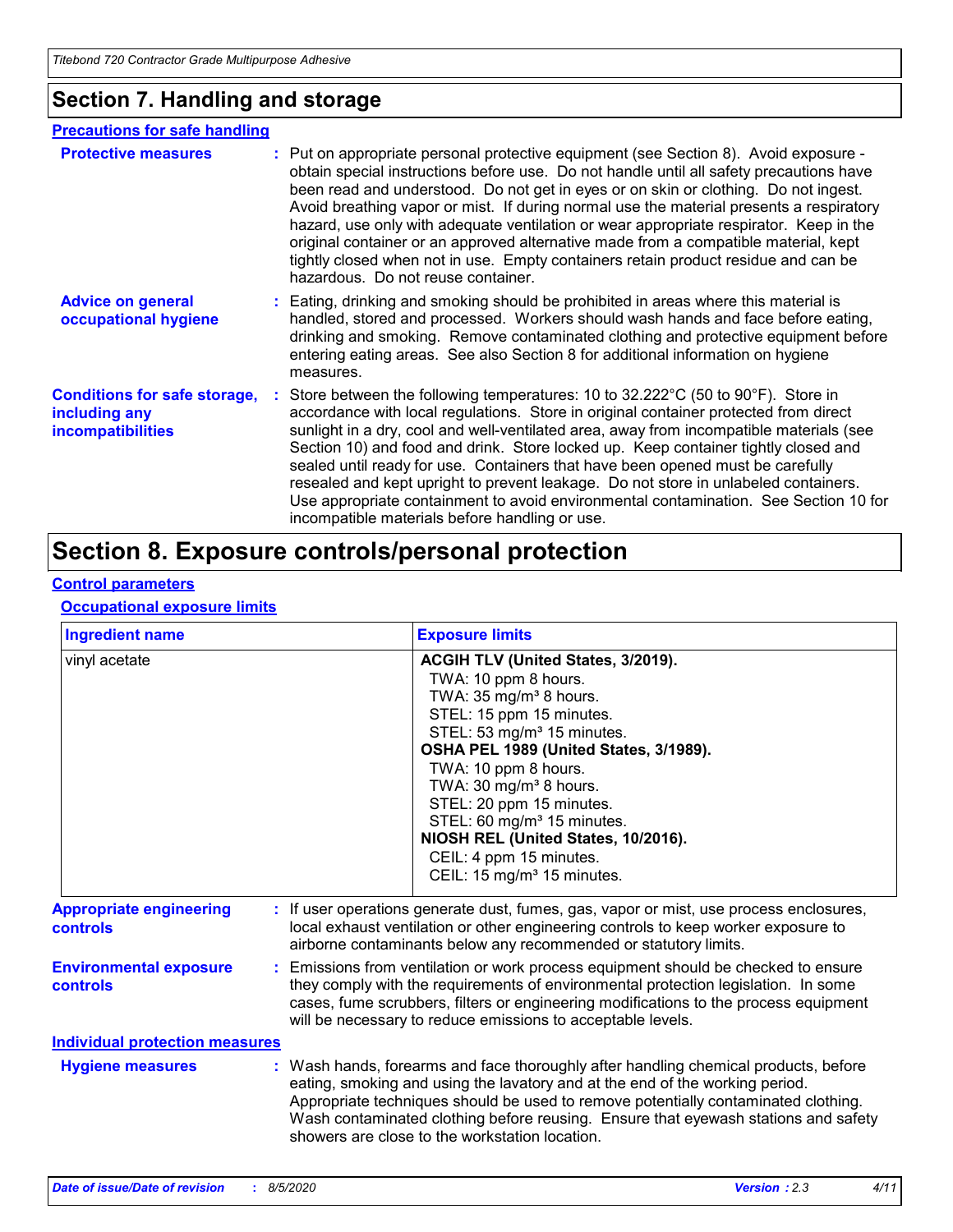## **Section 8. Exposure controls/personal protection**

| <b>Eye/face protection</b>    | : Safety eyewear complying with an approved standard should be used when a risk<br>assessment indicates this is necessary to avoid exposure to liquid splashes, mists,<br>gases or dusts. If contact is possible, the following protection should be worn, unless<br>the assessment indicates a higher degree of protection: safety glasses with side-<br>shields.                                                                                                                                                                                                                                                     |
|-------------------------------|------------------------------------------------------------------------------------------------------------------------------------------------------------------------------------------------------------------------------------------------------------------------------------------------------------------------------------------------------------------------------------------------------------------------------------------------------------------------------------------------------------------------------------------------------------------------------------------------------------------------|
| <b>Skin protection</b>        |                                                                                                                                                                                                                                                                                                                                                                                                                                                                                                                                                                                                                        |
| <b>Hand protection</b>        | : Chemical-resistant, impervious gloves complying with an approved standard should be<br>worn at all times when handling chemical products if a risk assessment indicates this is<br>necessary. Considering the parameters specified by the glove manufacturer, check<br>during use that the gloves are still retaining their protective properties. It should be<br>noted that the time to breakthrough for any glove material may be different for different<br>glove manufacturers. In the case of mixtures, consisting of several substances, the<br>protection time of the gloves cannot be accurately estimated. |
| <b>Body protection</b>        | : Personal protective equipment for the body should be selected based on the task being<br>performed and the risks involved and should be approved by a specialist before<br>handling this product.                                                                                                                                                                                                                                                                                                                                                                                                                    |
| <b>Other skin protection</b>  | : Appropriate footwear and any additional skin protection measures should be selected<br>based on the task being performed and the risks involved and should be approved by a<br>specialist before handling this product.                                                                                                                                                                                                                                                                                                                                                                                              |
| <b>Respiratory protection</b> | : Based on the hazard and potential for exposure, select a respirator that meets the<br>appropriate standard or certification. Respirators must be used according to a<br>respiratory protection program to ensure proper fitting, training, and other important<br>aspects of use.                                                                                                                                                                                                                                                                                                                                    |

### **Section 9. Physical and chemical properties**

#### **Appearance**

| <u>Appourance</u>                                 |    |                                                                         |
|---------------------------------------------------|----|-------------------------------------------------------------------------|
| <b>Physical state</b>                             |    | : Liquid. [Paste.]                                                      |
| <b>Color</b>                                      |    | Beige.                                                                  |
| <b>Odor</b>                                       |    | Characteristic. [Slight]                                                |
| <b>Odor threshold</b>                             |    | Not available.                                                          |
| рH                                                |    | $: 7.5 \text{ to } 9.5$                                                 |
| <b>Melting point</b>                              | t. | Not available.                                                          |
| <b>Boiling point</b>                              |    | 100°C (212°F)                                                           |
| <b>Flash point</b>                                |    | Closed cup: >100°C (>212°F) [Setaflash.]                                |
| <b>Evaporation rate</b>                           |    | $:$ >1 (butyl acetate = 1)                                              |
| <b>Flammability (solid, gas)</b>                  |    | : Not available.                                                        |
| Lower and upper explosive<br>(flammable) limits   |    | : Not available.                                                        |
| <b>VOC (less water, less</b><br>exempt solvents)  |    | $: 35.17$ g/l                                                           |
| <b>Volatility</b>                                 |    | $: 50.95\%$ (w/w)                                                       |
| <b>Vapor density</b>                              |    | Not available.                                                          |
| <b>Relative density</b>                           |    | 1.16366                                                                 |
| <b>Solubility</b>                                 |    | Partially soluble in the following materials: cold water and hot water. |
| <b>Solubility in water</b>                        |    | Not available.                                                          |
| <b>Partition coefficient: n-</b><br>octanol/water |    | : Not available.                                                        |
| <b>Auto-ignition temperature</b>                  |    | : Not available.                                                        |
| <b>Decomposition temperature</b>                  |    | : Not available.                                                        |
| <b>Viscosity</b>                                  |    | : Not available.                                                        |
|                                                   |    |                                                                         |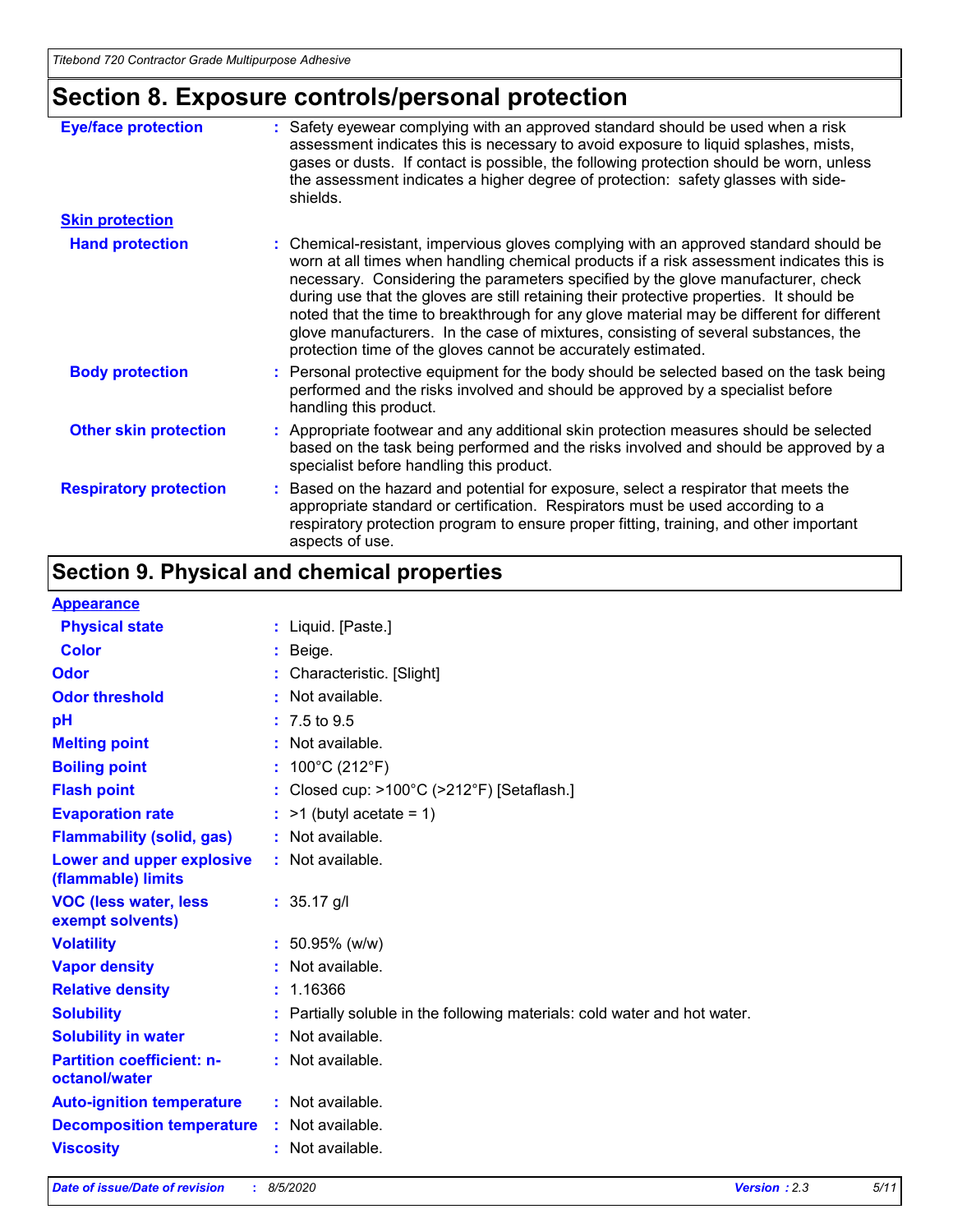### **Section 10. Stability and reactivity**

| <b>Reactivity</b>                            | No specific test data related to reactivity available for this product or its ingredients.<br>t.          |
|----------------------------------------------|-----------------------------------------------------------------------------------------------------------|
| <b>Chemical stability</b>                    | The product is stable.<br>t.                                                                              |
| <b>Possibility of hazardous</b><br>reactions | : Under normal conditions of storage and use, hazardous reactions will not occur.                         |
| <b>Conditions to avoid</b>                   | No specific data.                                                                                         |
| <b>Incompatible materials</b>                | No specific data.<br>÷.                                                                                   |
| <b>Hazardous decomposition</b><br>products   | : Under normal conditions of storage and use, hazardous decomposition products should<br>not be produced. |

### **Section 11. Toxicological information**

### **Information on toxicological effects**

#### **Acute toxicity**

| <b>Product/ingredient name</b> | <b>Result</b>                                            | <b>Species</b>       | <b>Dose</b>                                                       | <b>Exposure</b> |
|--------------------------------|----------------------------------------------------------|----------------------|-------------------------------------------------------------------|-----------------|
| vinyl acetate                  | <b>LC50 Inhalation Vapor</b><br>LD50 Dermal<br>LD50 Oral | Rat<br>Rabbit<br>Rat | $11400$ mg/m <sup>3</sup><br>$ 2335 \text{ mg/kg} $<br>2900 mg/kg | l4 hours        |

### **Irritation/Corrosion**

Not available.

**Conclusion/Summary**

- **Skin Example 20 :** Prolonged or repeated contact can defat the skin and lead to irritation, cracking and/or dermatitis.
- **Eyes :** This product may irritate eyes upon contact.
- **Respiratory :** Inhalation of oil mist or vapors at elevated temperatures may cause respiratory irritation.

#### **Sensitization**

Not available.

### **Mutagenicity**

Not available.

### **Carcinogenicity**

Not available.

### **Classification**

| <b>Product/ingredient name</b> | <b>OSHA</b> | <b>IARC</b> | <b>NTP</b> |
|--------------------------------|-------------|-------------|------------|
| vinyl acetate                  |             | 2Β          |            |

### **Reproductive toxicity**

Not available.

### **Teratogenicity**

Not available.

### **Specific target organ toxicity (single exposure)**

| <b>Name</b>   | <b>Category</b> | <b>Route of</b><br>exposure | <b>Target organs</b>                     |
|---------------|-----------------|-----------------------------|------------------------------------------|
| vinyl acetate | Category 3      |                             | Respiratory tract<br><b>l</b> irritation |

### **Specific target organ toxicity (repeated exposure)**

Not available.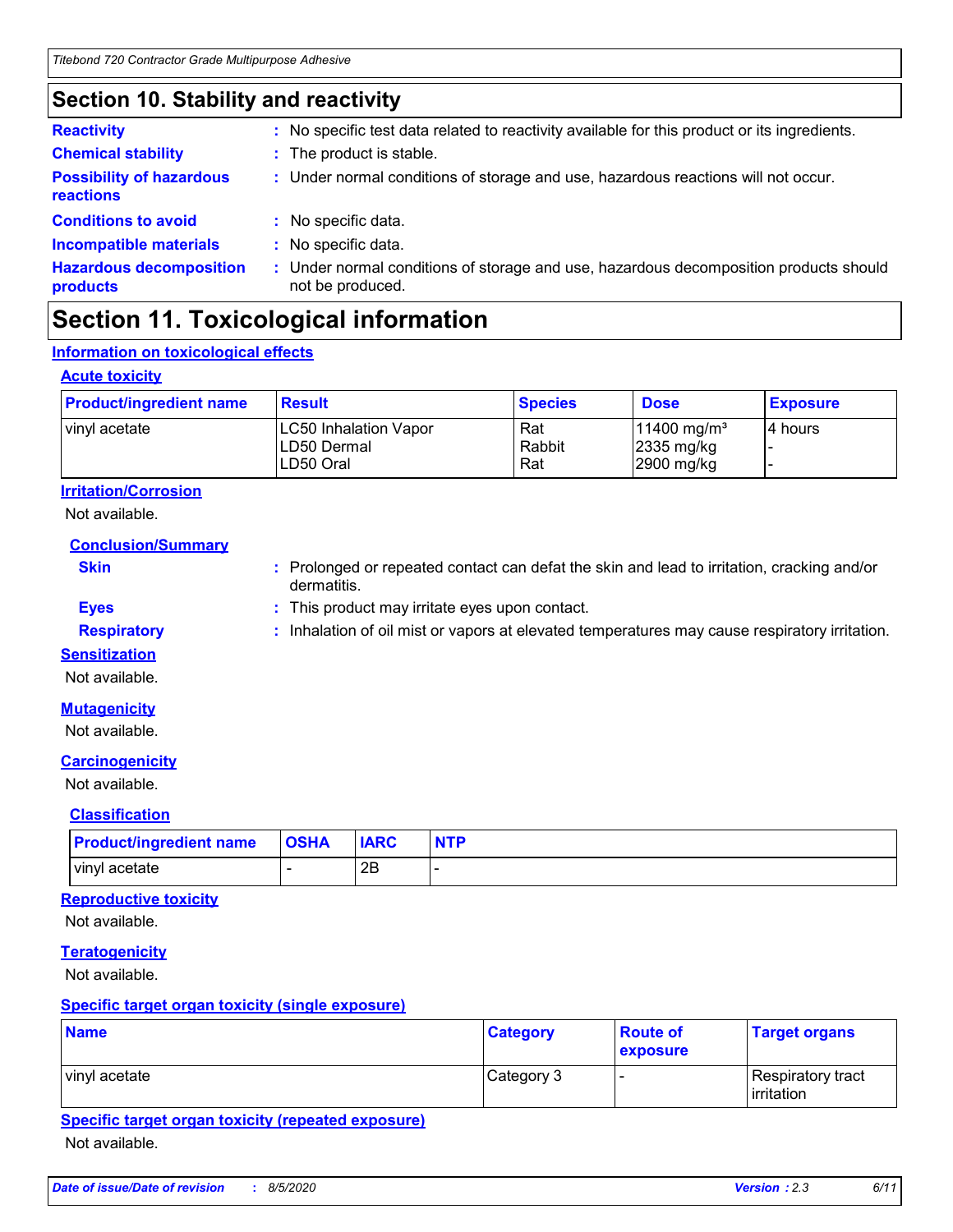### **Section 11. Toxicological information**

| <b>Aspiration hazard</b>                               |                                                                                              |
|--------------------------------------------------------|----------------------------------------------------------------------------------------------|
| Not available.                                         |                                                                                              |
| <b>Information on the likely</b><br>routes of exposure | : Routes of entry anticipated: Oral, Inhalation.<br>Routes of entry not anticipated: Dermal. |
| <b>Potential acute health effects</b>                  |                                                                                              |
| <b>Eye contact</b>                                     | : This product may irritate eyes upon contact.                                               |
| <b>Inhalation</b>                                      | No known significant effects or critical hazards.                                            |
| <b>Skin contact</b>                                    | : No known significant effects or critical hazards.                                          |
| <b>Ingestion</b>                                       | : No known significant effects or critical hazards.                                          |
|                                                        | <b>Symptoms related to the physical, chemical and toxicological characteristics</b>          |
| <b>Eye contact</b>                                     | : No specific data.                                                                          |
| <b>Inhalation</b>                                      | : No specific data.                                                                          |
| <b>Skin contact</b>                                    | : No specific data.                                                                          |
| <b>Ingestion</b>                                       | : No specific data.                                                                          |
|                                                        | Delayed and immediate effects and also chronic effects from short and long term exposure     |
| <b>Short term exposure</b>                             |                                                                                              |
| <b>Potential immediate</b><br>effects                  | : Not available.                                                                             |
| <b>Potential delayed effects</b>                       | : Not available.                                                                             |
| <b>Long term exposure</b>                              |                                                                                              |
| <b>Potential immediate</b><br>effects                  | $:$ Not available.                                                                           |
| <b>Potential delayed effects</b>                       | : Not available.                                                                             |
| <b>Potential chronic health effects</b>                |                                                                                              |
| Not available.                                         |                                                                                              |
| <b>General</b>                                         | : No known significant effects or critical hazards.                                          |
| <b>Carcinogenicity</b>                                 | : Suspected of causing cancer. Risk of cancer depends on duration and level of<br>exposure.  |
| <b>Mutagenicity</b>                                    | : No known significant effects or critical hazards.                                          |
| <b>Teratogenicity</b>                                  | No known significant effects or critical hazards.                                            |
| <b>Developmental effects</b>                           | No known significant effects or critical hazards.                                            |
| <b>Fertility effects</b>                               | : No known significant effects or critical hazards.                                          |
| <b>Numerical measures of toxicity</b>                  |                                                                                              |
| <b>Acute toxicity estimates</b>                        |                                                                                              |

Not available.

### **Section 12. Ecological information**

### **Toxicity**

| <b>Product/ingredient name</b> | <b>Result</b>                                   | <b>Species</b>                                   | <b>Exposure</b> |
|--------------------------------|-------------------------------------------------|--------------------------------------------------|-----------------|
| vinyl acetate                  | Acute EC50 8.81 mg/l                            | Algae - Pseudokirchnerella<br>subcapitata        | 96 hours        |
|                                | Acute EC50 12.6 mg/l                            | Daphnia                                          | 48 hours        |
|                                | Acute LC50 10000 to 100000 µg/l<br>Marine water | Crustaceans - Crangon crangon -<br><b>Larvae</b> | 48 hours        |
|                                | Acute LC50 14000 µg/l Fresh water               | <b>Fish - Pimephales promelas</b>                | 96 hours        |
|                                | Chronic NOEC 1.58 mg/l                          | Algae - Pseudokirchnerella<br>subcapitata        | 96 hours        |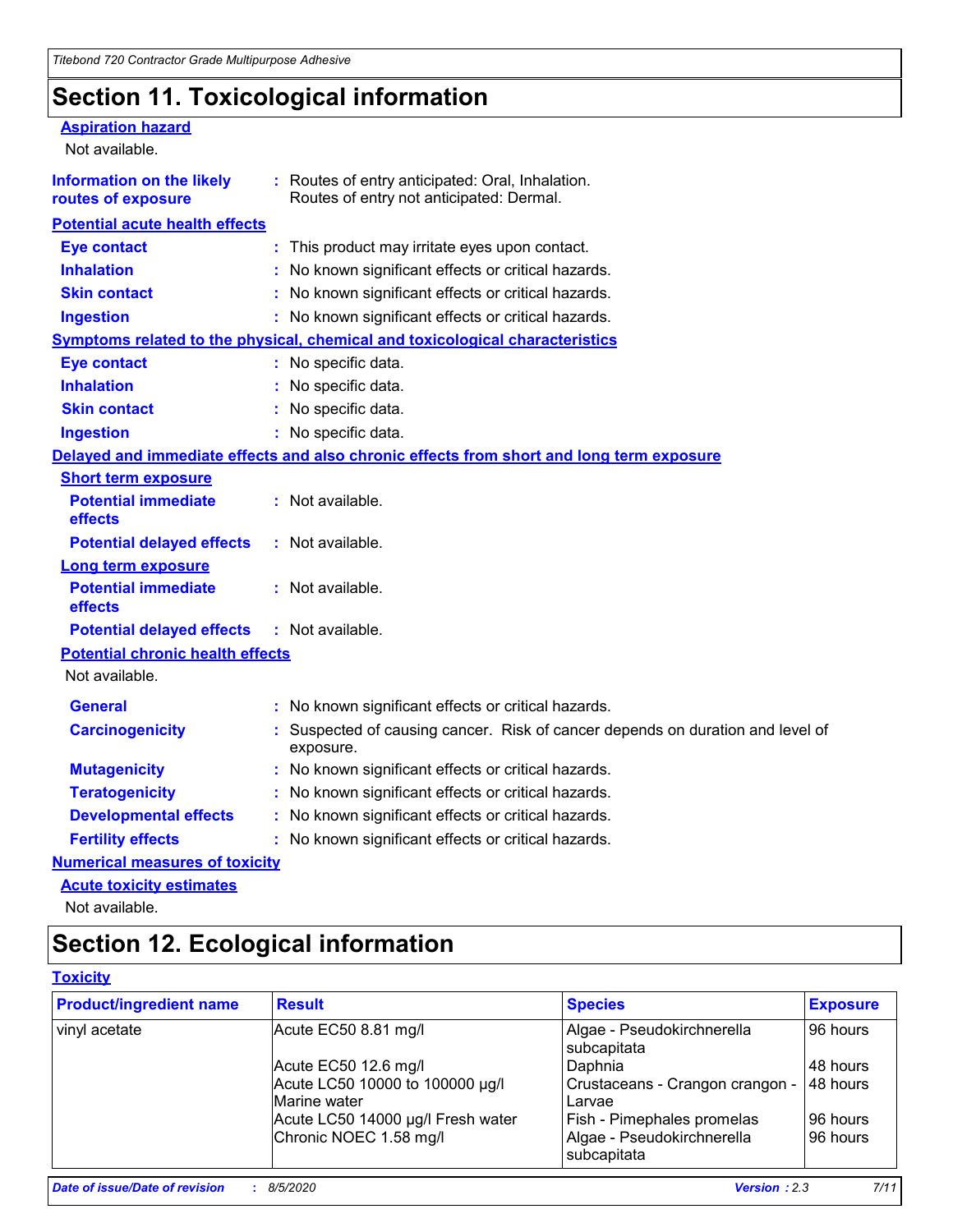### **Section 12. Ecological information**

#### **Persistence and degradability**

|            | Readily          |  |
|------------|------------------|--|
|            |                  |  |
|            |                  |  |
| <b>BCF</b> | <b>Potential</b> |  |
| 3.16       | low              |  |
|            |                  |  |

| <b>Soil/water partition</b> | : Not available. |
|-----------------------------|------------------|
| <b>coefficient (Koc)</b>    |                  |

**Other adverse effects** : No known significant effects or critical hazards.

### **Section 13. Disposal considerations**

The generation of waste should be avoided or minimized wherever possible. Disposal of this product, solutions and any by-products should at all times comply with the requirements of environmental protection and waste disposal legislation and any regional local authority requirements. Dispose of surplus and non-recyclable products via a licensed waste disposal contractor. Waste should not be disposed of untreated to the sewer unless fully compliant with the requirements of all authorities with jurisdiction. Waste packaging should be recycled. Incineration or landfill should only be considered when recycling is not feasible. This material and its container must be disposed of in a safe way. Care should be taken when handling emptied containers that have not been cleaned or rinsed out. Empty containers or liners may retain some product residues. Avoid dispersal of spilled material and runoff and contact with soil, waterways, drains and sewers. **Disposal methods :**

### **Section 14. Transport information**

|                                      | <b>DOT</b><br><b>Classification</b> | <b>TDG</b><br><b>Classification</b> | <b>Mexico</b><br><b>Classification</b> | <b>ADR/RID</b>           | <b>IMDG</b>    | <b>IATA</b>    |
|--------------------------------------|-------------------------------------|-------------------------------------|----------------------------------------|--------------------------|----------------|----------------|
| <b>UN number</b>                     | Not regulated.                      | Not regulated.                      | Not regulated.                         | Not regulated.           | Not regulated. | Not regulated. |
| <b>UN proper</b><br>shipping name    | $\blacksquare$                      | -                                   |                                        | -                        |                |                |
| <b>Transport</b><br>hazard class(es) |                                     | $\blacksquare$                      | $\blacksquare$                         | $\overline{\phantom{0}}$ | $\blacksquare$ |                |
| <b>Packing group</b>                 | $\qquad \qquad \blacksquare$        | -                                   |                                        |                          |                |                |
| <b>Environmental</b><br>hazards      | No.                                 | No.                                 | No.                                    | No.                      | No.            | No.            |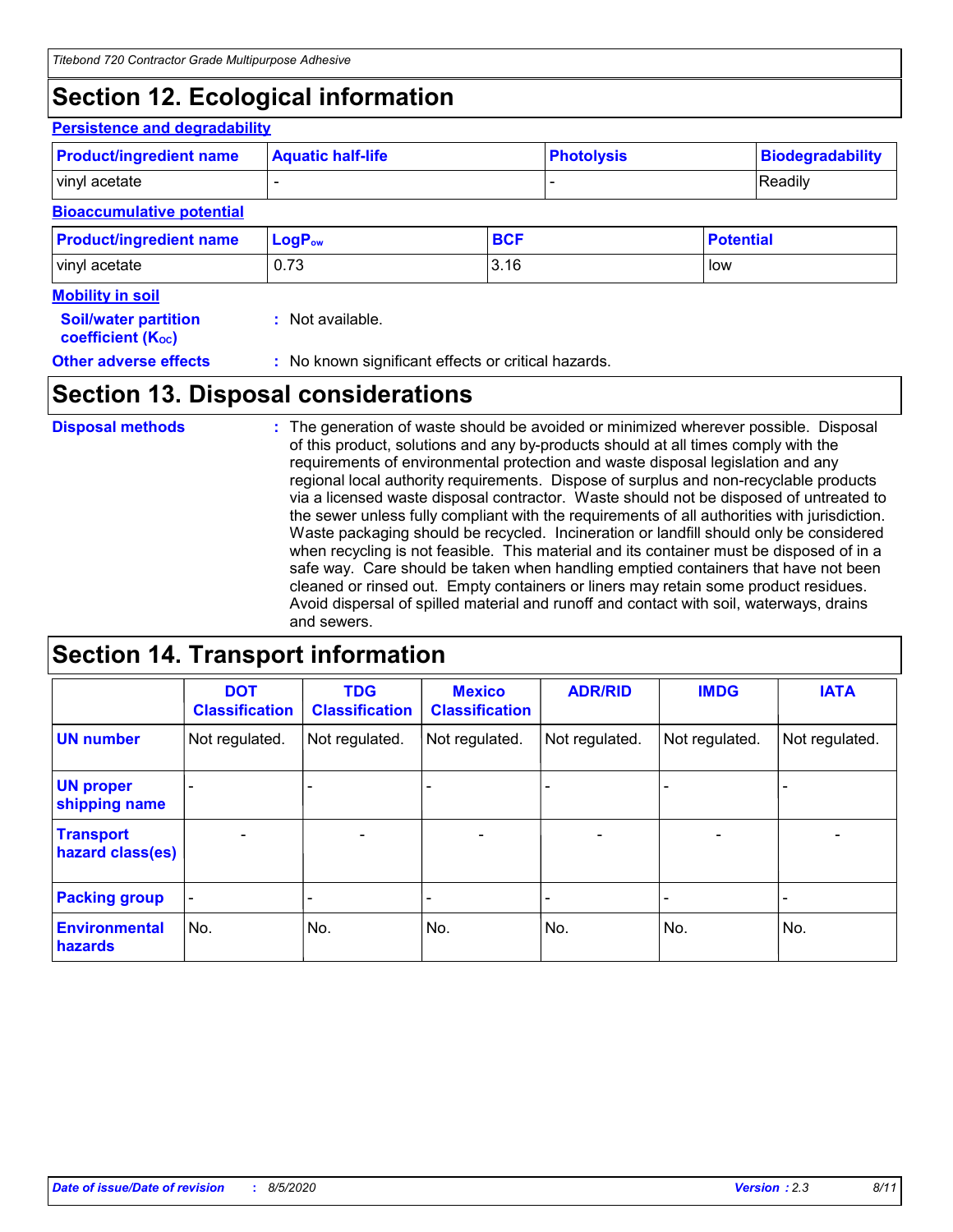### **Section 15. Regulatory information**

### **U.S. Federal regulations**

### **SARA 302/304**

#### **Composition/information on ingredients**

|                    |               |                                                            | <b>SARA 302 TPQ</b> |           | <b>SARA 304 RQ</b> |           |
|--------------------|---------------|------------------------------------------------------------|---------------------|-----------|--------------------|-----------|
| <b>Name</b>        | $\frac{9}{6}$ | <b>EHS</b>                                                 | (Ibs)               | (gallons) | (lbs)              | (gallons) |
| vinyl acetate      | $\leq 0.3$    | Yes.                                                       | 1000                | 129       | 5000               | 644.8     |
| <b>SARA 304 RQ</b> |               | : 2233798.3 lbs / 1014144.4 kg [230229.3 gal / 871512.7 L] |                     |           |                    |           |

### **SARA 311/312**

**Classification :** CARCINOGENICITY - Category 2

### **Composition/information on ingredients**

| <b>Name</b>   | $\frac{9}{6}$ | <b>Classification</b>                                                                                                                                                                                                |
|---------------|---------------|----------------------------------------------------------------------------------------------------------------------------------------------------------------------------------------------------------------------|
| vinyl acetate | ≤0.3          | <b>FLAMMABLE LIQUIDS - Category 2</b><br>ACUTE TOXICITY (inhalation) - Category 4<br>CARCINOGENICITY - Category 2<br>SPECIFIC TARGET ORGAN TOXICITY (SINGLE EXPOSURE)<br>(Respiratory tract irritation) - Category 3 |

#### **SARA 313**

|                                           | <b>Product name</b> | <b>CAS number</b> | $\frac{9}{6}$ |
|-------------------------------------------|---------------------|-------------------|---------------|
| <b>Form R - Reporting</b><br>requirements | vinyl acetate       | $108 - 05 - 4$    | l≤0.3         |
| <b>Supplier notification</b>              | vinyl acetate       | $108-05-4$        | l≤0.3         |

SARA 313 notifications must not be detached from the SDS and any copying and redistribution of the SDS shall include copying and redistribution of the notice attached to copies of the SDS subsequently redistributed.

#### **State regulations**

| <b>Massachusetts</b> | : None of the components are listed.                                                                                  |
|----------------------|-----------------------------------------------------------------------------------------------------------------------|
| <b>New York</b>      | : The following components are listed: Vinyl acetate                                                                  |
| <b>New Jersey</b>    | : The following components are listed: VINYL ACETATE; ACETIC ACID ETHENYL<br>ESTER; PROPYLENE GLYCOL; 1,2-PROPANEDIOL |
| <b>Pennsylvania</b>  | : The following components are listed: ACETIC ACID ETHENYL ESTER;<br>1.2-PROPANEDIOL                                  |

### **California Prop. 65**

This product does not require a Safe Harbor warning under California Prop. 65.

#### **International regulations**

**Chemical Weapon Convention List Schedules I, II & III Chemicals** Not listed.

### **Montreal Protocol**

Not listed.

**Stockholm Convention on Persistent Organic Pollutants**

Not listed.

### **UNECE Aarhus Protocol on POPs and Heavy Metals**

Not listed.

### **Inventory list**

**China :** All components are listed or exempted.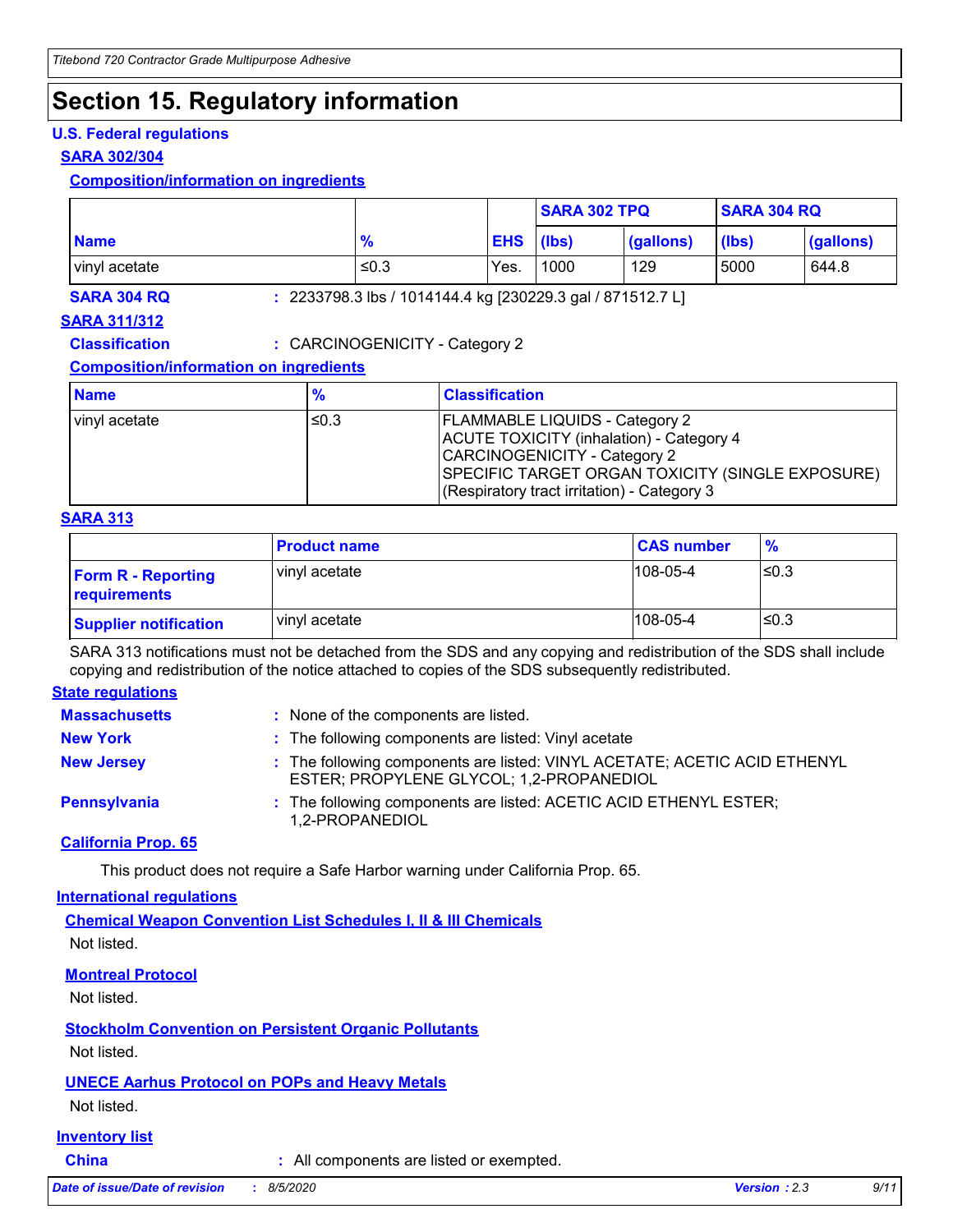### **Section 15. Regulatory information**

**inventory**

**United States TSCA 8(b)**  $\qquad$ **: All components are active or exempted.** 

### **Section 16. Other information**

### **Hazardous Material Information System (U.S.A.)**



**Caution: HMIS® ratings are based on a 0-4 rating scale, with 0 representing minimal hazards or risks, and 4 representing significant hazards or risks. Although HMIS® ratings and the associated label are not required on SDSs or products leaving a facility under 29 CFR 1910.1200, the preparer may choose to provide them. HMIS® ratings are to be used with a fully implemented HMIS® program. HMIS® is a registered trademark and service mark of the American Coatings Association, Inc.**

**The customer is responsible for determining the PPE code for this material. For more information on HMIS® Personal Protective Equipment (PPE) codes, consult the HMIS® Implementation Manual.**

#### **National Fire Protection Association (U.S.A.)**



**Reprinted with permission from NFPA 704-2001, Identification of the Hazards of Materials for Emergency Response Copyright ©1997, National Fire Protection Association, Quincy, MA 02269. This reprinted material is not the complete and official position of the National Fire Protection Association, on the referenced subject which is represented only by the standard in its entirety.**

**Copyright ©2001, National Fire Protection Association, Quincy, MA 02269. This warning system is intended to be interpreted and applied only by properly trained individuals to identify fire, health and reactivity hazards of chemicals. The user is referred to certain limited number of chemicals with recommended classifications in NFPA 49 and NFPA 325, which would be used as a guideline only. Whether the chemicals are classified by NFPA or not, anyone using the 704 systems to classify chemicals does so at their own risk.**

#### 4/22/2022 **: History Date of printing Date of issue/Date of revision Version Date of previous issue :** 2.3 **:** 8/5/2020 **:** 6/2/2020 **Key to abbreviations :** ATE = Acute Toxicity Estimate BCF = Bioconcentration Factor GHS = Globally Harmonized System of Classification and Labelling of Chemicals IATA = International Air Transport Association IBC = Intermediate Bulk Container IMDG = International Maritime Dangerous Goods LogPow = logarithm of the octanol/water partition coefficient MARPOL = International Convention for the Prevention of Pollution From Ships, 1973 as modified by the Protocol of 1978. ("Marpol" = marine pollution) **Classification Justification** CARCINOGENICITY - Category 2 Expert judgment

#### **Procedure used to derive the classification**